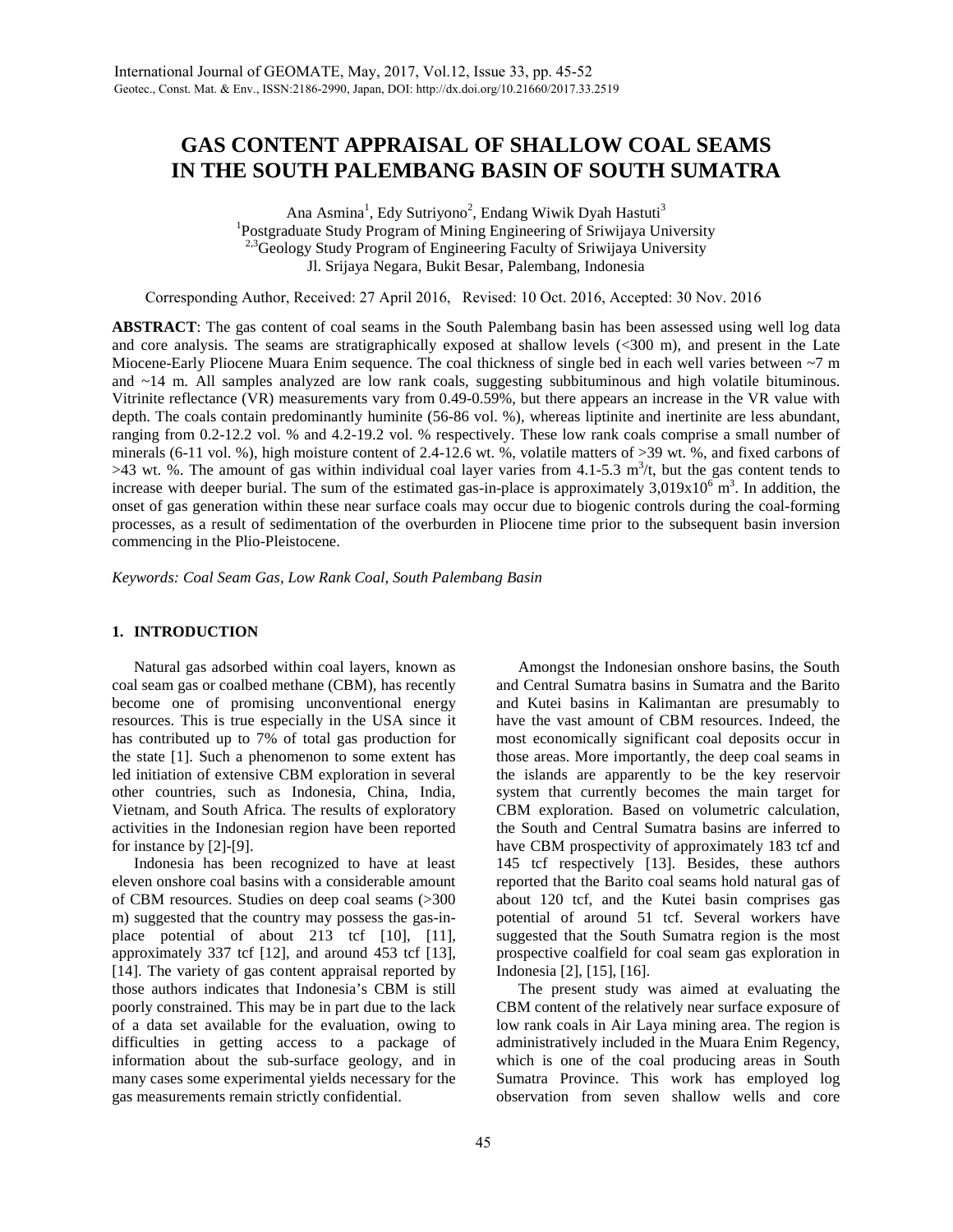analysis for the coal beds of the sequence. The locality of each well is shown in Fig.1.

Tectonically, the region is situated within the South Palembang basin, which is one of four depocenters forming the Paleogene South Sumatra basin. The basin is commonly referred to as a graben-like structure extending in a back-arc setting. The initial development of this basin took place in the Eocene [17], coincident with the inception of tensional regime at the SW margin of Sundaland in the Early Tertiary. The history of sedimentation is generally attributed to two different major events with respect to sea level changes, transgression through Late Oligocene-Early Miocene time and regression during Middle Miocene- Pliocene time.

The close of transgressive regime took place in the Middle Miocene, followed by regression in relation to the commencement of regional compressive strain is the coal seams of the Mio-Pliocene rock series (I<br>fields in the region. The basin was under the influence 2) in the South Palembang basin of South Sumatra. fields in the region. The basin was under the influence

of regression up to the early Late Pliocene. The cessation of a regressive phase occurred in conjunction with the onset of regional uplift in response to the Plio-Pleistocene orogeny. The Late Neogene event in this area is considered as the latest tectonic episode responsible for basin inversion, leading to the formation of the present geologic features throughout the entire region.

The Neogene coal bearing sequence in the basin is the Mio-Pliocene Muara Enim Formation. The thick coal seams are present in this unit. The succession consists mainly of paralic mudstones and sandstones intercalated with siltstones and coals, developed during widespread sea level lowstands in the Late Tertiary. Previous studies suggested that the coal deposits of this formation are fluvio-deltaic in origin [18], [19]. The area of an interest of the present study is the coal seams of the Mio-Pliocene rock series (Fig. during widespread sea level lowstands in the Late<br>Tertiary. Previous studies suggested that the coal<br>deposits of this formation are fluvio-deltaic in origin<br>[18], [19]. The area of an interest of the present study<br>is the c



Fig. 1 A map showing the locality of study area in South Sumatra (left). Also shown is a contour map displaying the location of wells studied in the present work (right). The wells drilled at topographic elevations between 80-100 m above sea level

## **2. METHODS**

This study evaluates the CBM content of low rank coals exposed at shallow depths, using log profiles and core samples derived from seven wells. The wells were drilled and penetrated the coal bearing formation in the Air Laya mining region of South Palembang basin. The thickness and depth of coal seams are interpreted primarily on the basis of log data. The lateral continuation and the variety of coal thickness are determined by correlating all logs observed. Analysis of core samples is undertaken to gain the principal parameters accounted for the gas volume measurements, thus the amount of gas-in-place within the seams. The yielded coal parameters, including maceral content, organic matter, moisture content, fixed carbon, volatile matter and relative density, are utilized for determining the rank of coals.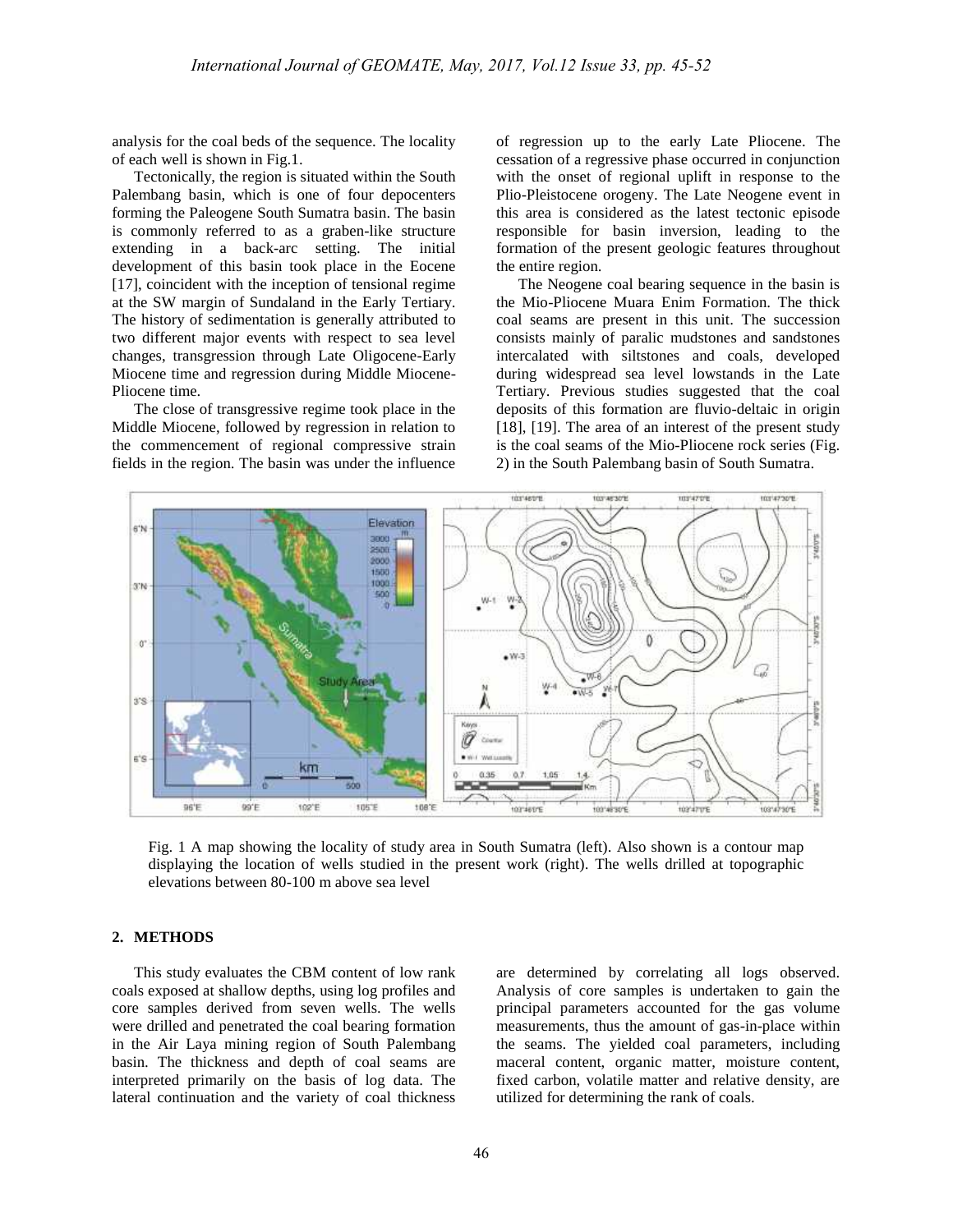The gas volume is calculated by following the procedure proposed by [20], but with some necessary modification in order to be more appropriate geologically for the area studied, as carried out by [21]. The modified parameters in calculation are the geothermal gradient value and the approximate surface temperature of the region. The volumetric formula used in the appraisal of gas content generally adopts the geothermal gradient of  $1.8^{\circ}$ C/100 m and the surface temperature of  $11^{\circ}$ C. However, the present assessment has employed the temperature gradient of  $4.97^{\circ}C/100$ m and the ambient surface temperature of  $22^{\circ}$ C. In this paper, the sum of gas-in-place within the coal seams has been assessed by adopting the equation of [22].

## **3. GEOLOGY: AN OVERVIEW**

The South Sumatra basin has long been recognized as one of oil as well as coal producing areas in Indonesia. The history of the basin began in Early Tertiary, following the initiation of tensional forces in the southwestern margin of Sundaland in Eocene or  $\sim$ 40 Ma [17]. The initial tension allowed the formation of graben-like structures and fault blocks in the pre- Tertiary crystalline rocks underlying the basin. Hence, the pre-Tertiary sequence was fragmented by faults, forming blocky and rough basement topography. In a regional context, this tectonic stress field is generally considered to have been responsible for the development of back-arc basins extending along the eastern side of Sumatra [17], [23], [24].

The island forms the western section of the amalgamated continental blocks of Sundaland. Evolution of this composite landmass from Late Paleozoic to Late Mesozoic time has been overviewed recently by [25], and it may be beyond the main purpose of the present paper to discuss the development of these continental fragments.



Fig. 2 Generalized stratigraphy of the Paleogene South Sumatra Fig. 2 Generalized stratigraphy of the Paleogene South Sumatra<br>basin redrawn from [26] (left). Also shown is the division of coal<br>seams within the Muara Enim Formation (right). The coal layers<br>studied in the present work a Fig. 2 Generalized stratigraphy of the Paleogene South Sumatra basin redrawn from [26] (left). Also shown is the division of coal seams within the Muara Enim Formation (right). The coal layers studied in the present work a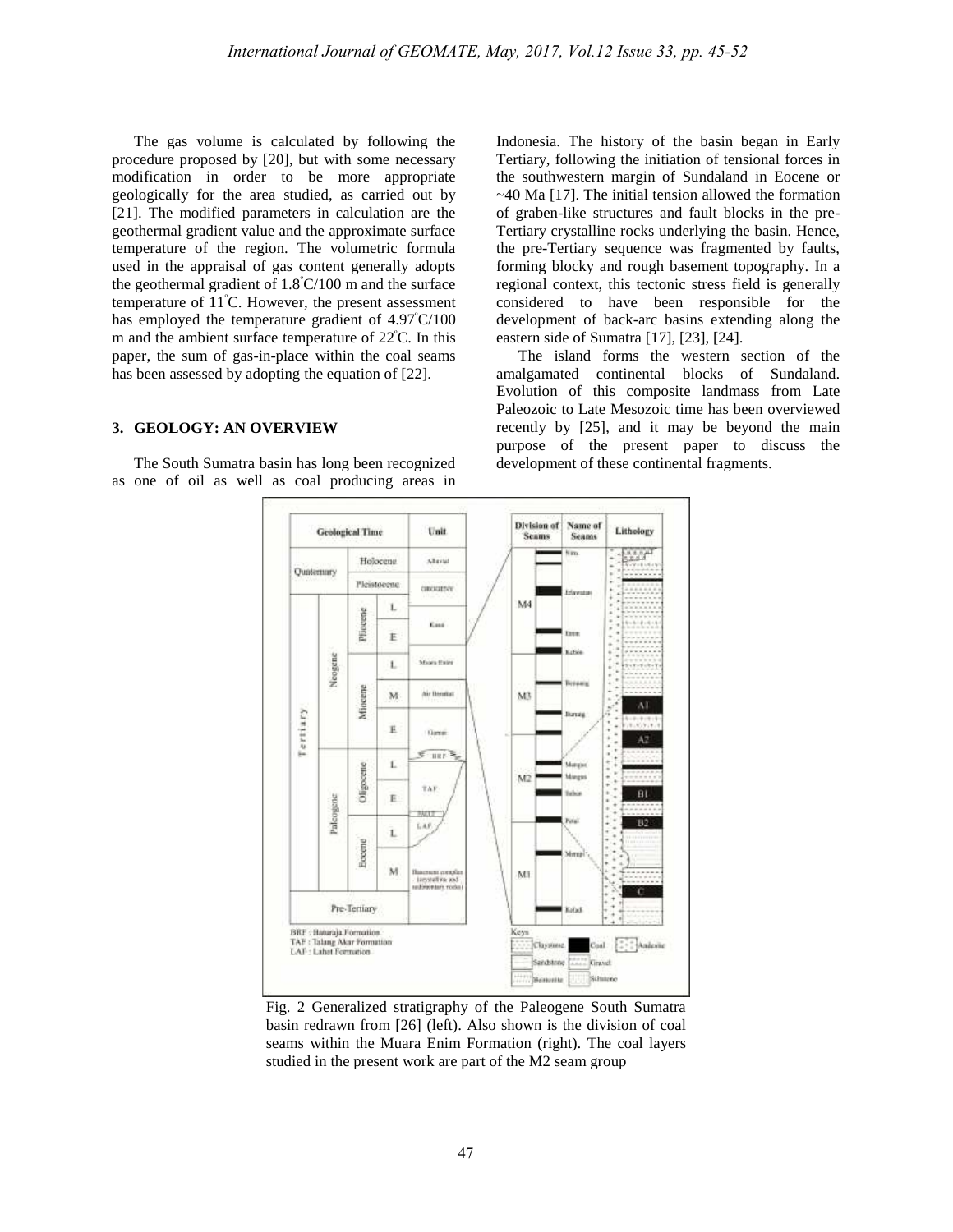As a tensional regime proceeded, the region underwent a rifting event, the depocenter deepened and widened in the southwestern and central section of the basin, and sea level highstands commenced in the Oligocene [27]. During the rifting period, widespread sedimentation of clastic materials took place from terrestrial to shallow marine environments. The deposition that formed the basal Lahat sequence occurred in the Late Eocene-Early Oligocene. The clastic sediments were sourced principally from the surrounding basement highs, and accumulated in terrestrial environment.

Owing to a rifting episode continued and subsidence of the basin accelerated in the Late Oligocene-Early Miocene, the depositional environment shifted from initially smaller and separated to deeper and broader lakes [28]. This changing phase was followed by a sea level rise, which gradually encroached into basinal area. At this time, sedimentation resulted in the Talang Akar sequence, which is composed mainly of sandstones, siltstones, shales, and few coal seams [23]. Subsequent deposition took place throughout Early-Middle Miocene time as transgression proceeded. This period was the time of extensive sea level highstands in the basinal area. Sedimentation resulted in predominantly carbonates constituting the Baturaja Formation, and mainly shales and claystones forming the Gumai Formation.

In the late Middle Miocene, the regressive cycle commenced as transgression ended, and sedimentary environments gradually shifted from deeper marine to shallow marine, to transitional or deltaic condition, and eventually to terrestrial sites [23]. This cycle resulted in consecutively the Air Benakat succession, the coal bearing Muara Enim sequence, and the Kasai rock unit. Sedimentation during regression ceased in Plio-Pleistocene time, marked by the deposition of tuffaceous and pumiceous materials sourced from the Quaternary volcanoes. Owing to the Late Neogene orogeny, the basin underwent inversion and uplift, as well as extensive denudation to form the present geologic configuration in the entire region.

## **4. EXPERIMENTAL RESULTS**

Log data used in this study were measured from seven wells with reference number W1-W7 (Fig.1). The W1 and W3 wells were drilled to a total depth (TD) of less than 200 m, and the rest W2, W4, W5, W6, and W7 wells penetrated the TDs ranging from 240-278 m. All wells encountered the coal bearing Muara Enim Formation. The sequence is one of coal bearing successions in the Paleogene South Sumatra basin, containing a large amount of coal deposit, as well as its associated natural gases. The coal seams constitute approximately 10-20% of the whole unit [19]. The correlation of seams on logs implies that lateral continuity of strata is extensive. This interpretation is concordant with that proposed by [13] and [19]. Results of log observation show that there appear at least four major coal beds, known as A1, A2, B, and C seams (Fig. 3). With respect to the regional stratigraphy, layers A1 and A2 are part of Mangus seams, whereas beds B and C are included within Suban and Petai units respectively. However, unless stated otherwise the division names (Mangus, Suban, and Petai) are not used for the simplicity, instead the sorter terms A1, A2, B, and C are utilized throughout this paper.

In the study area, the coal seams of the Muara Enim succession occur at stratigraphic levels between 166-264 m (Table 1). Individual seam determined from each log varies in thickness. Coal bed A1 is 6.9- 9.5 m thick with mean 8.2 m. The apparent thickness of layers A2, B, and C ranges between 7.0-10.3 m, 11.5-16.3 m, and 1.3-9.9 m and average 8.6 m, 13.7 m, and 6.7 m, respectively. These data indicate that the B bed is the thickest coal seam, and the C bed is thinnest coal stratum. Maceral analysis reveals that the Air Laya coals are composed predominantly of vitrinite or huminite (73-74 vol. %), but individual seam varies in huminite content, ranging from 56-86 vol. %. Components such as liptinite (3-6 vol. %), inertinite  $(11-16 \text{ vol. } %)$ , and mineral matters  $(6-11 \text{ vol. } %)$  are apparently less abundant. In addition, the results of petrographic analysis in this study are commonly similar to those reported by [29].

Analysis of core sample A1 yielded VR values ranging from 0.38-0.77%, with mean 0.49%. The VR measurements of coals A2, B, and C resulted in 0.33- 0.64% with mean 0.49%, 0.40-0.83% with mean 0.52%, and 0.40-0.58% with mean 0.59% respectively. These data suggest that the analyzed coals may be of subbituminous and high volatile bituminous. The VR yields show that there is an increase in vitrinite reflectance with depth. The values seem slightly higher than those proposed by [19], possibly due to the more locally thermal influence on the coal seams analyzed. The increase in degree of maturation with depth for the South Sumatran coals has also been reported elsewhere [1], [13], [29], [30]. Importantly, the yielded VR may imply that the onset of gas generation within these low rank coals might have occurred due to biogenic processes, as the coal bearing sequence was subjected to the zone of higher paleogeothermal gradient through deeper burial in Pliocene time. The essay on biogenic origin has also been suggested by [19].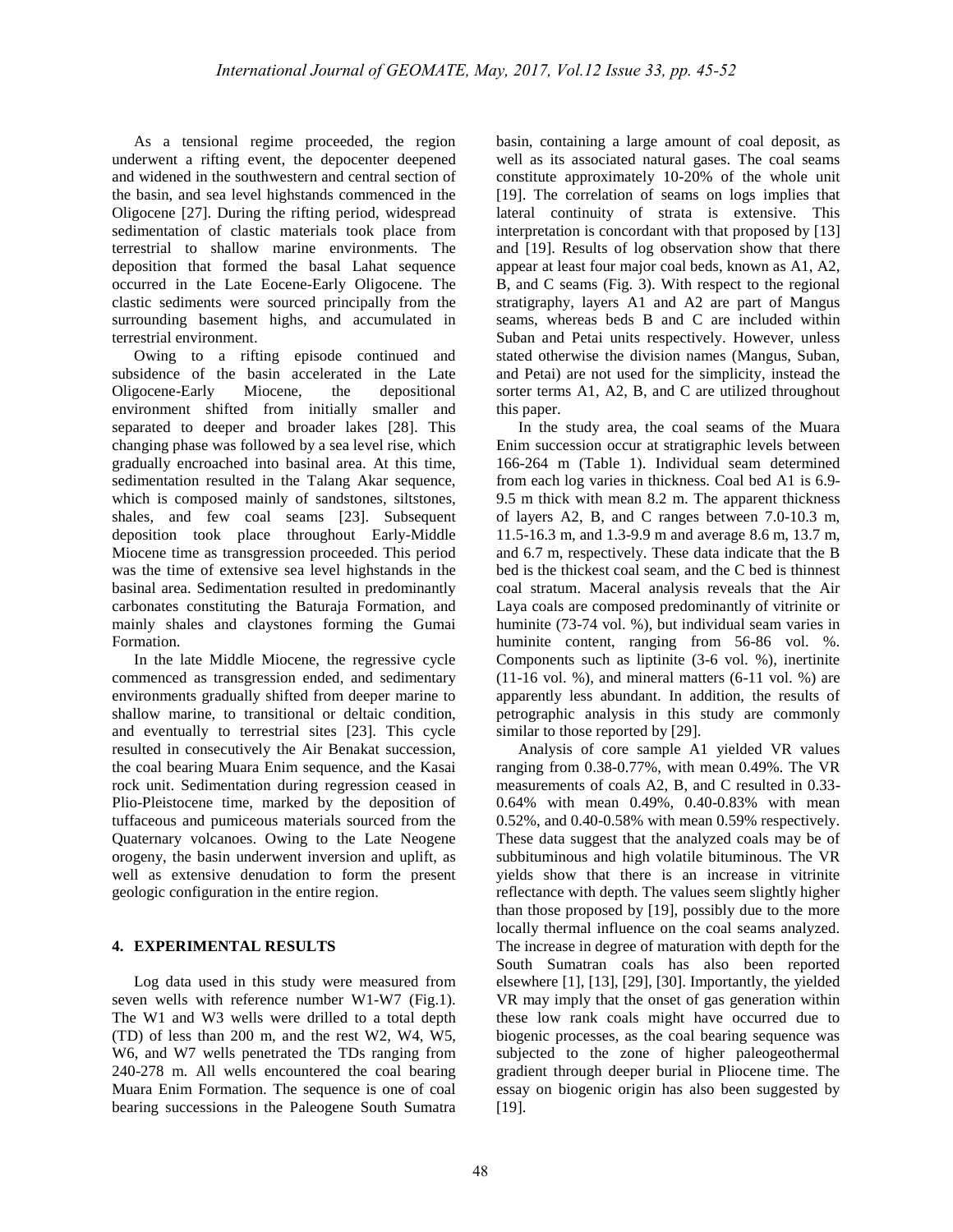

Fig. 3 Correlation of the well logs studied showing a variety of coal thicknesses and a lateral continuation of beds throughout the region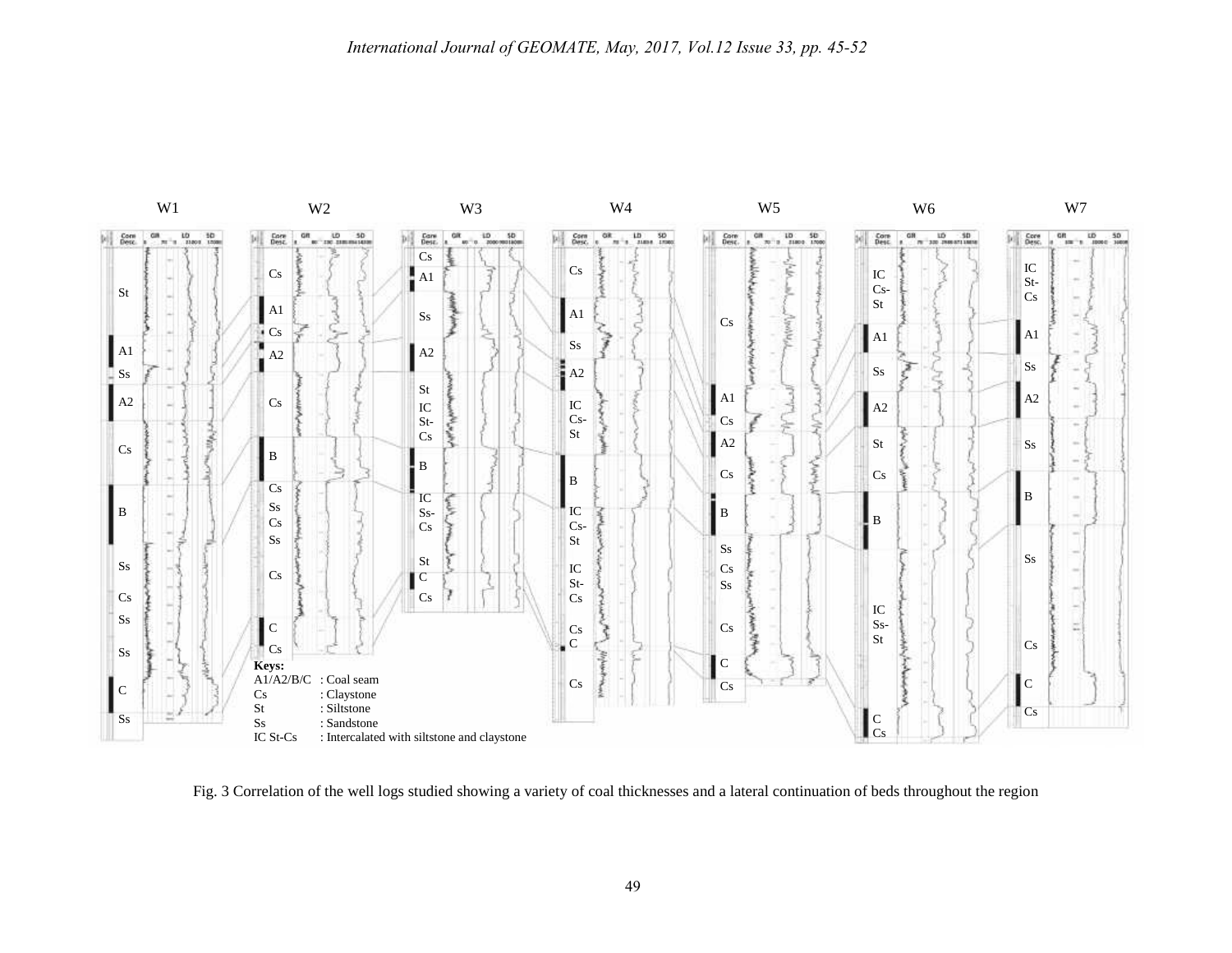|                                          | Parameters<br>(unit)                         | Coal Seams         |       |                    |       |                    |       |                   |       |                          |
|------------------------------------------|----------------------------------------------|--------------------|-------|--------------------|-------|--------------------|-------|-------------------|-------|--------------------------|
| Observation                              |                                              | A <sub>1</sub>     |       | A2                 |       | $\mathbf{B}$       |       | $\mathsf{C}$      |       | Remarks                  |
|                                          |                                              | vields             | mean  | vields             | mean  | yields             | mean  | vields            | mean  |                          |
| Log                                      | Depth<br>(m)                                 | 79.4-166           |       | 100.3-183          |       | 126.5-207.5        |       | 164.4-263.5       |       | Log analysis             |
|                                          | <b>Thickness</b><br>(m)                      | $6.9 - 9.5$        | 8.2   | $7 - 10.3$         | 8.6   | $11.5 -$<br>16.3   | 13.7  | 1.3-9.9           | 6.7   |                          |
| Core                                     | Vitrinite<br>(vol. %)                        | 56-86              | 74.7  | $65.8 -$<br>80.6   | 73.8  | 64.6-<br>78.8      | 73.9  | 65.4-<br>81.4     | 73.8  | Petrographic<br>analysis |
|                                          | Liptinite<br>(vol. %)                        | $1.2 - 6.6$        | 3.6   | $0.2 - 7.6$        | 3.1   | $2.2 -$<br>12.2    | 5.6   | $3.4 - 9.2$       | 5.9   |                          |
|                                          | Inertinite<br>$\left(\text{vol. } \%\right)$ | $4.2 - 14.8$       | 11.1  | $9.0 -$<br>19.2    | 15.5  | $14.0 -$<br>16.4   | 14.7  | $6.2 -$<br>15.8   | 11.5  |                          |
|                                          | Minerals<br>(vol. %)                         | $3 - 30$           | 10.6  | $2.8 - 10$         | 7.6   | $3-9$              | 5.8   | $5.4 -$<br>15.0   | 10.0  |                          |
|                                          | <b>VR</b><br>(% )                            | $0.38 -$<br>0.77   | 0.49  | $0.33 -$<br>0.64   | 0.49  | $0.40 -$<br>0.83   | 0.52  | $0.40 -$<br>0.58  | 0.59  |                          |
|                                          | Ash<br>(wt. %)                               | $4.02 -$<br>30.43  | 10.77 | $3.50-$<br>9.99    | 7.28  | $6.39-$<br>7.94    | 6.11  | $4.31 -$<br>12.13 | 6.78  | Proximate<br>analysis    |
|                                          | Moisture<br>(wt. %)                          | $3.90 -$<br>12.59  | 7.24  | $2.75 -$<br>10.58  | 6.07  | $3.85 -$<br>9.18   | 6.47  | $2.36-$<br>7.45   | 4.97  |                          |
|                                          | FC<br>(wt. %)                                | $32.55 -$<br>48.95 | 43.14 | $42.21 -$<br>59.35 | 47.69 | 43.42-<br>53.23    | 46.80 | 43.74-<br>54.32   | 47.81 |                          |
|                                          | <b>VM</b><br>(wt. %)                         | 33.08-<br>42.41    | 38.84 | $32.62 -$<br>42.07 | 38.94 | $40.35 -$<br>41.57 | 40.47 | 31.19-<br>43.85   | 40.44 |                          |
|                                          | <b>TS</b><br>(wt. %)                         | $0.62 -$<br>0.91   | 0.76  | $0.20 -$<br>1.10   | 0.42  | $0.23 -$<br>1.06   | 0.41  | $0.60 -$<br>2.17  | 1.28  |                          |
|                                          | CV<br>(cal/g)                                | 4,903-<br>7,150    | 6,303 | 5,823-<br>7,524    | 6,697 | $6,351-$<br>7,319  | 6,805 | 6,543-<br>7,350   | 6,949 |                          |
|                                          | RD<br>(g/cm <sup>3</sup> )                   | $1.23 -$<br>1.51   | 1.31  | $1.23 -$<br>1.31   | 1.27  | $1.22 -$<br>1.28   | 1.26  | $1.22 -$<br>1.29  | 1.26  |                          |
| Gas content*)<br>$(m^3/t)$               |                                              | $3.3 - 4.8$        | 4.1   | $4.2 - 5.6$        | 4.9   | $4.4 - 5.4$        | 4.9   | $4.9 - 5.7$       | 5.3   | Average<br>$4.1 - 5.3$   |
| Gas-in-place**)<br>$(x10^6 \text{ m}^3)$ |                                              | 554                |       | 623                |       | 1.049              |       | 793               |       | <b>Total 3,019</b>       |

Table 1 Analytical results of CBM appraisal in the Air Laya mining region of South Palembang basin

VR: vitrinite reflectance; FC: fixed carbon; VM: volatile matter; TS: total sulphur; CV: calorific value (gross value); RD: relative density; \*) estimated using the modified formula of [20]; \*\*) calculated using the method of [22].

The proximate parameters, including ash content, inherent moisture, fixed carbon (FC), volatile matter (VM), total sulphur (TS), calorific value (CV), and relative density (RD), have been analyzed on air dried basis (adb) (Table 1). In order to better understand the characteristics of coals within the region, each of these parameters is compared to the result of proximate analysis reported by [29]. Most of the coal elements are in general akin to those suggested by these authors. The ash content of the A1 samples ranges from 4.0- 30.4 wt. % with mean 10.8 wt. %, whereas the A2, B, and C seams have ash composition in that order of 3.5- 10 wt. % with mean 7.3 wt. %, 6.4-7.9 wt. % with mean 6.1 wt. %, and 4.3-12.1 wt. % with mean 6.8 wt. %. Inherent moisture varies among the coal beds, but they are all characterized by high values. To compare with the analytical results published by [29], the Air Laya mining coals are relatively lower in moisture content.

Individual coal bed contains fixed carbons that range from 32.6-49.0 wt. % with mean 43.1 wt. % for seam A1, 42.2-59.4 wt. % with mean 47.7 wt. % for seam A2, 43.4-53.2 wt. % with mean 46.8 wt. % for seam B, and 43.7-54.3 wt. % with mean 47.8 wt. % for seam C. The present value is apparently higher than that shown by [29], but remains on the range of values typical for the low rank coals. The VM content obtained from analysis of sample A1 ranges from 33.1-42.4 wt. % with an average of 38.8 wt. %. The other coal specimens result in various VM contents, ranging from 32.6-42.1 wt. % with an average of 38.9 wt. % (seam A2), 40.4-41.6 wt. % with an average of 40.5 wt. % (seam B), and 31.2-43.9 wt. % with an average of 40.4 wt. % (seam C).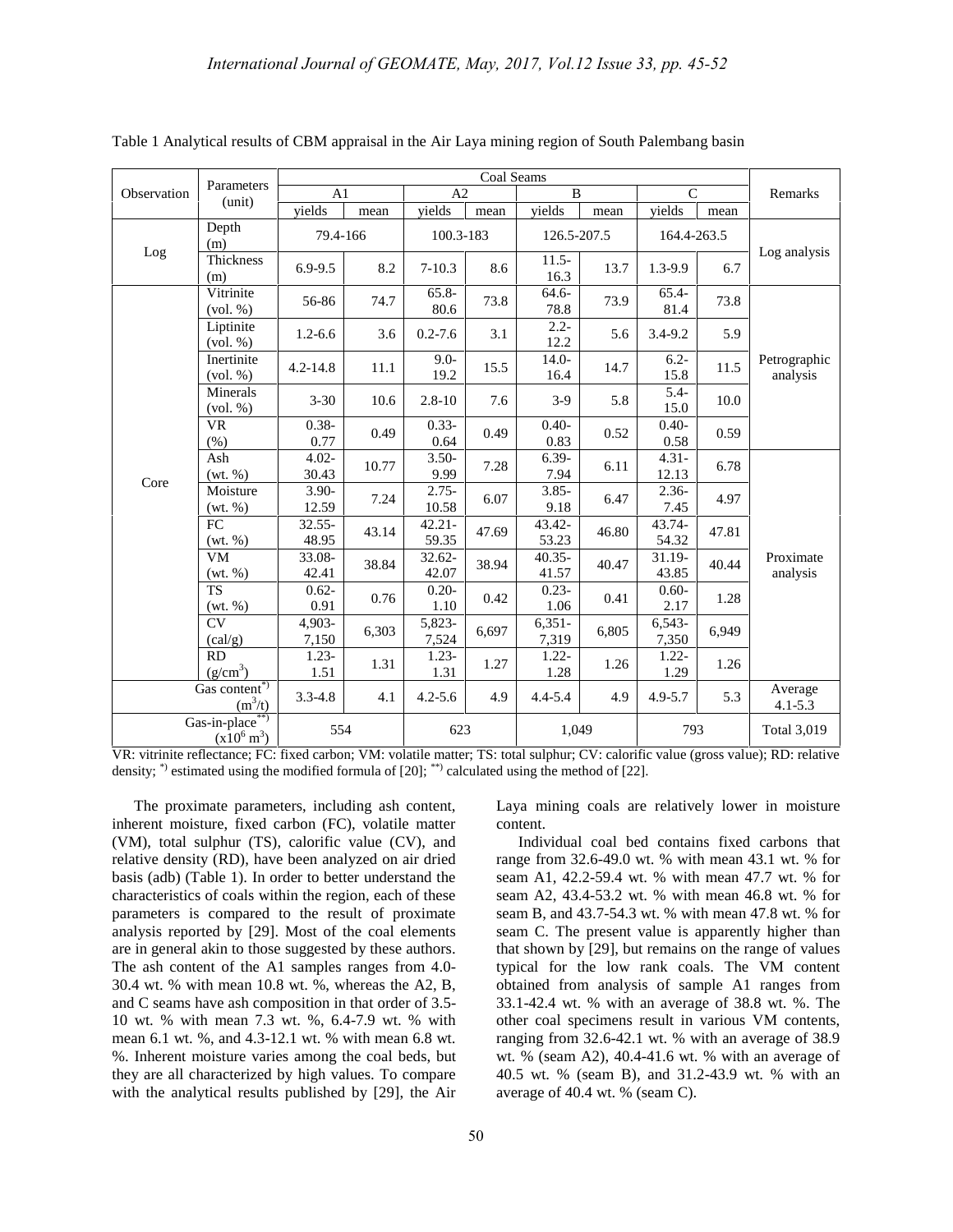Analysis of the sulphur content yields the mean value ranging from 0.4-1.3 wt %. Each coal seam varies in the total sulphur matter. The A1 coal results in 0.6-0.9 wt. % and average 0.8 wt. %, the A2 and B bed possess exactly the same value of 0.2-1.1 wt. % and average 0.4 wt. %, and the C layer has 0.6-2.2 wt. % and average 1.3 wt. %. The calorific data generated from of the analyzed cores indicate that the A1 coal is subbituminous with calories varying between 4,903- 7,150 cal/g and average 6,303 cal/g, whereas the A2, B, and C coals are high volatile bituminous with calorific values ranging from 5,823-7,524 cal/g and average  $6,697$  cal/g,  $6,351-7,319$  cal/g and average 6,805 cal/g, and 6,543-7,350 cal/g and average 6,949 cal/g respectively. The density of these subbituminous high volatile bituminous coals is relatively constant with mean of  $1.3 \text{ g/cm}^3$ .

The average gas volume for the Air Laya mining coals is approximately 4.1-5.3  $\text{m}^3$ /t, but each seam has slightly different content. The estimate for the A1 bed ranges from 3.3-4.8 m<sup>3</sup>/t with mean 4.1 m<sup>3</sup>/t, whilst the [1] A2, B, and C coals comprise natural gas in the range of 4.2-5.6 m<sup>3</sup>/t with mean 4.9 m<sup>3</sup>/t, 4.4-5.4 m<sup>3</sup>/t with mean 4.9 m<sup>3</sup>/t, and 4.9-5.7 m<sup>3</sup>/t with mean 5.3 m<sup>3</sup>/t, respectively. The resulted gas estimates suggest that there is an increase in gas content with depth or temperature gradient (Fig. 4). This implies that the higher coal rank, principally due to the deeper burial, may contain the higher gas volume. Evaluation of gasin-place in the present study indicates that individual seam possesses distinctive values, but the total gas in all seams is about  $3,019x10^6$  m<sup>3</sup>.



Fig. 4 Diagram displaying the depth vs gas content relation. The gas content tends to increase with depth

#### **5. CONCLUSIONS**

In order to conclude the above discussion, some remarks are drawn as the following:

- 1. The coal seams in Air Laya mining area are subbituminous and high volatile bituminous with various apparent thickness and extensive lateral distribution throughout the region.
- 2. The average gas content is about 4.1-5.3  $\text{m}^3$ /t, and there appears an increase in gas content with depth.
- 3. The total of gas-in-place is approximately  $3,019x10^6 \text{ m}^3$ .

#### **6. ACKNOWLEDGEMENT**

The authors are grateful to PTBA for providing the log data and the core analysis. The present paper is published with the permission of the management of PTBA.

#### **7. REFERENCES**

- [1] Stevens SH and Sani K, "Coalbed methane potential of Indonesia: preliminary evaluation of a new natural gas source", Proceedings of Indonesian Petroleum Association, IPA01-G- 063, 2001, pp. 727-738.
- [2] Sosrowidjojo IB and Saghafi A, "Development of the first CBM program in Indonesia: coal seam reservoir properties of the South Sumatra basin", International Journal of Coal Geology, 2009, v. 79, pp.145-156.
- [3] Haris A, Mujiantoro A, and Kurniawan RE, "Evaluation of coal bed methane potential of Bentian Besar, Kutei basin", IPA10-G-139, 2010.
- [4] Lalean B, "Launching a first coalbed methane (CBM) project in Indonesia – A case study", Proceedings of Indonesian Petroleum Association, IPA10-BC-189, 2010.
- [5] Nurhandoko BEB, Susilo, Ishaq UM, Rudiyanto H, Wiyanto Y, Sulistyanto B, Budi ML, Triyoso K, Siahaan KR, Abdillah WE, and Kusudiharjo D, "Rock physics study of coal bed methane reservoir rock: case study of Muara Enim coal", IPA12-G-157, 2012.
- [6] Sulistiyo ZR, Sutanto A, and Sukhendar H, "Preliminary study of CBM potential in Jorong – Kintap area, Asem-Asem basin, South Kalimantan", Proceedings of Indonesian Petroleum Association, IPA12-G-009, 2012.
- [7] Pitaloka DC, Lalean B, and Hendriyanto N, "Cracking new CBM potential in South Sumatra: current progress, obstacles, and opportunities", Proceedings of Indonesian Petroleum Association, IPA13-E-061, 2013.